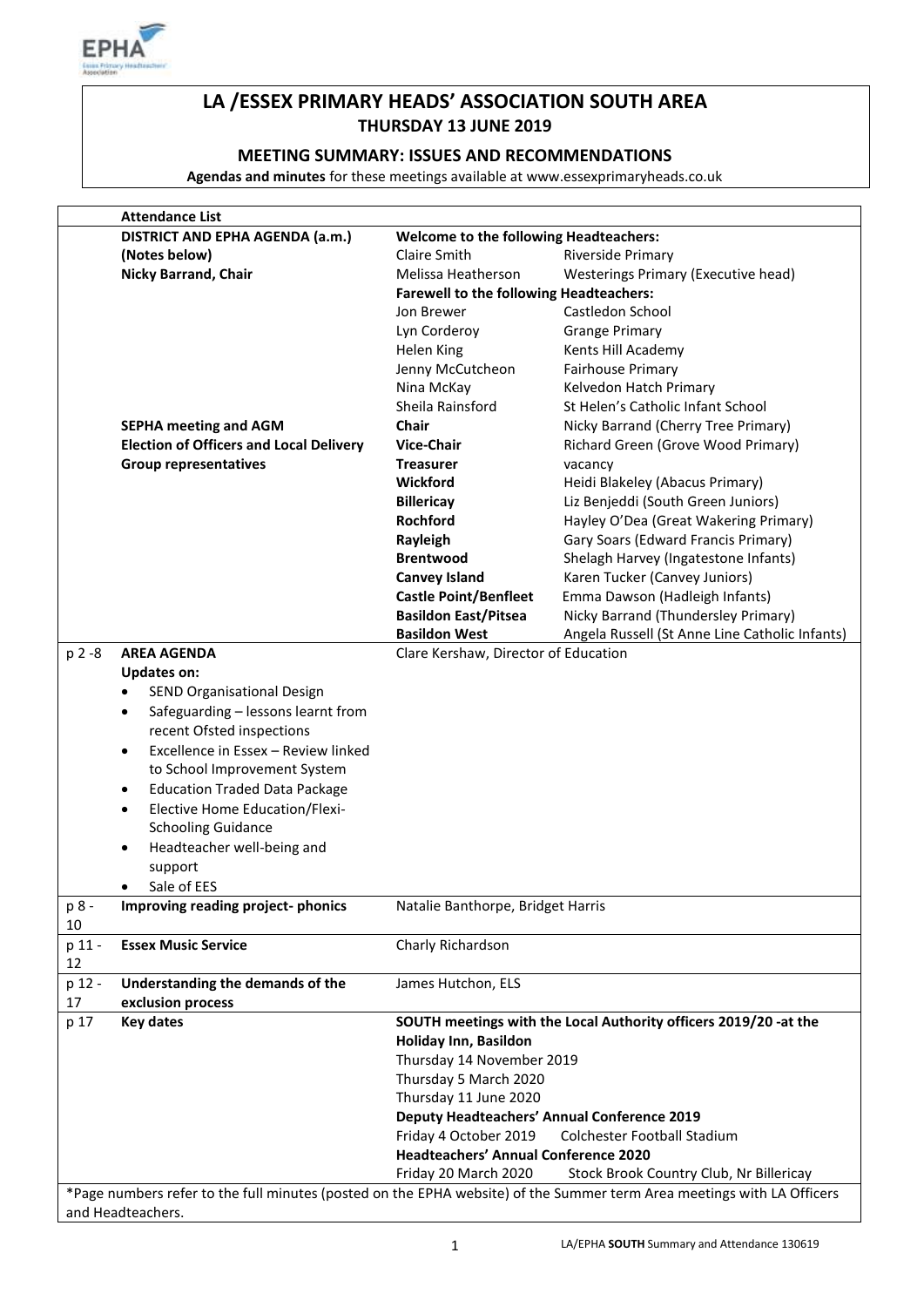

# **LA /ESSEX PRIMARY HEADS' ASSOCIATION SOUTH AREA DISTRICT AND AREA MEETING Thursday 13 June 2019 Attendance**

Nicky Barrand **Cherry Tree Primary** Westwood Academy

James Hutchon ELS Hayley Goldstone ELS

#### **LA Officers**

Nicki Lee **ECFWS** 

Elizabeth Benjeddi South Green Juniors Richard Green Grove Wood Primary Julie Braithwaite Lincewood Primary Robin Goodier Holt Farm Infants Sharon Branch Sunnymede Juniors | Travis Martinson William Read Primary Luke Bulpett **Brightside Primary** Ann Matthews Canvey Island Infants Melissa Eades Sunnymede Infants Kath Sansom Wyburns Primary Jo Farrow Greensted Infants & Nursery | Claire Smith Riverside Primary Jude Gibbon Ghyllgrove Primary Gary Soars Edward Francis Primary Annie Griffin **North Crescent Primary** Anne Marie Taylor St Katherine's CE Primary Stephanie Ireland South Green Infants Gemma Thurston Kents Hill Infants Jenny McCutcheon Fairhouse Primary Sarah Warnes Jotmans Hall Primary Katherine Parker St Peter's Catholic Primary Penny Pepper **Brentwood** Eversley Primary **Brentwood** Harriet Phelps-Knights Janet Duke Primary Clare Branton Willowbrook Primary Angela Savill **Bardfield Primary Jenni Evans** Warley Primary

Pam Langmead EPHA Professional Officer | Shelagh Harvey Ingatestone Infants Jon Brewer **Castledon Primary** Sarah Meacher Holly Tree Primary Simon Harbrow SEAT SEAT Ingrid Nicholson Doddinghurst Infants Sue Crace **Downham Primary** L Patient Noak Bridge Primary

Clare Kershaw Director of Education Lisa Fergus **Assistant Director, South** Maz Norman Head of EY and Education, South Melanie Chaplin School Effectiveness Partner **Apologies** Robin Taverner **School Effectiveness Partner Lyn Corderoy** Grange Primary Hilary Luckman School Effectiveness Partner | Kerry Greary The Phoenix Primary Vicki Webber School Effectiveness Partner | Karen Tucker Canvey Juniors Liz Martlew Lead for Partnership Delivery South Charly Richardson Essex Music Services Peter Lovell **Essex Music Services** 

#### **Basildon/Billericay/Wickford Rochford/Rayleigh/Castle Point/Canvey Island**

Andrea Farrant Blackmore Primary

Hayley Dyer **Crays Hill Primary** Peter O'Kane Holy Family Catholic Primary

**In Attendance In Attendance In Attendance In Attendance In Attendance In Attendance In Attendance In Attendance In Attendance In Attendance In Attendance In Attendance In Attendance In Attendance** Sarah Sloper **Rettendon Primary Dean Moran** St Thomas of Canterbury Primary Jenny Haken Millhouse Primary Bernadette Rossiter St Joseph the Worker CP

Huma Karim Diana Mason

Pav Saunders School Effectiveness Partner | Lorna Pigram St Nicholas/Canewdon Primaries Noak Bridge Primary Montgomerie Primary

Note: If your attendance or apologies have not been noted please contact the EPHA Professional Officer at [pam@langmead.me.uk](mailto:pam@langmead.me.uk) for amendment.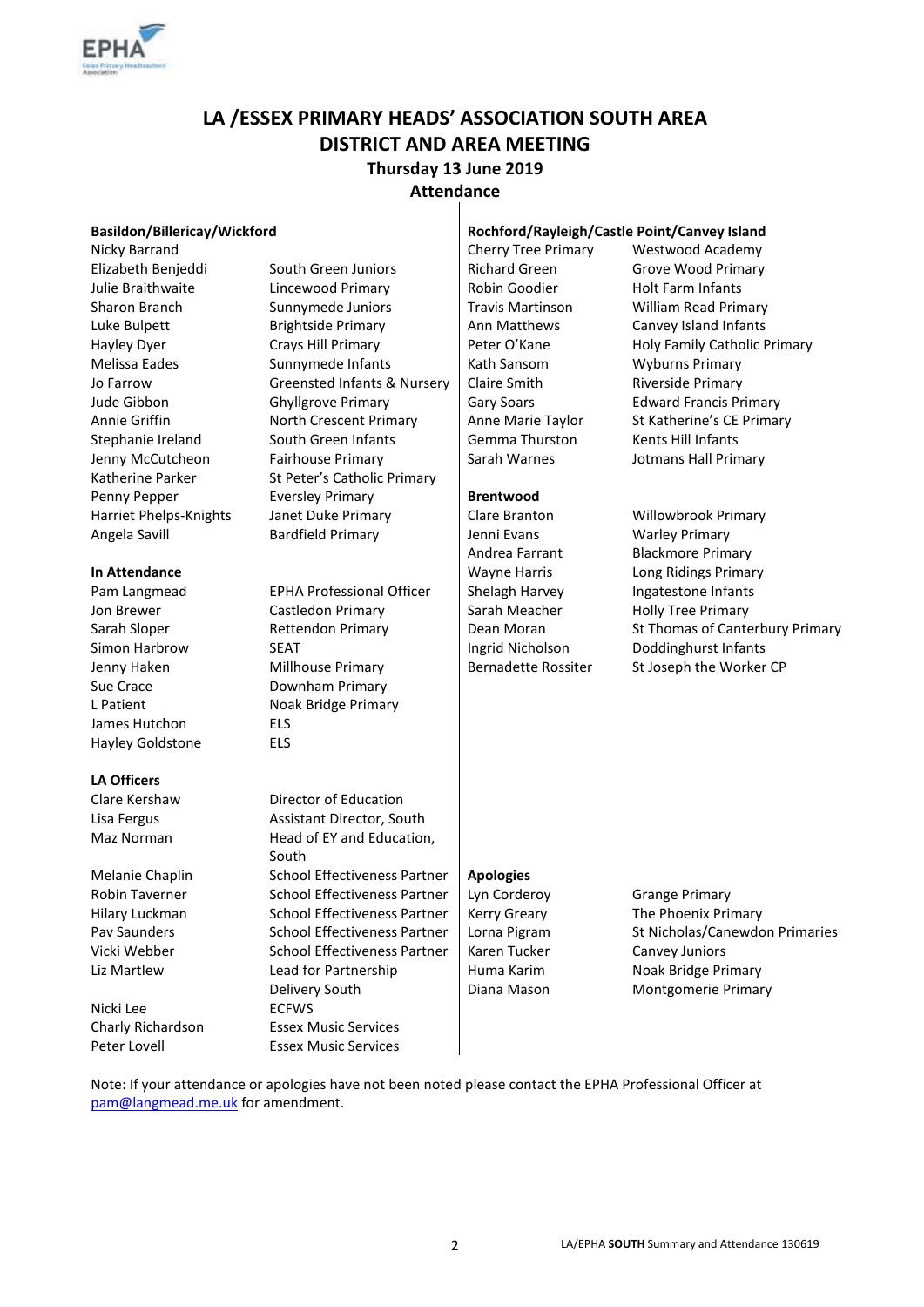

## **SOUTH EPHA AREA MEETING MINUTES 13 June 2019**

#### **1. WELCOME**

**Welcome to the following Headteachers:** Claire Smith Riverside Primary Melissa Heatherson Westerings Primary (Executive head) **Farewell to the following Headteachers:** Jon Brewer Castledon School Lyn Corderoy Grange Primary Helen King Kents Hill Academy Jenny McCutcheon Fairhouse Primary Nina McKay Kelvedon Hatch Primary Sheila Rainsford St Helen's Catholic Infant School

Nicky Barrand, the South Area Chair welcomed headteachers to the meeting. She asked everyone to complete the evaluation form, which is used to help EPHA shape future meetings, to ensure that they are useful and positive for headteachers.

#### **2. SOUTH EPHA ANNUAL GENERAL MEETING**

### **a) CHAIR'S REPORT**

Nicky Barrand, Chair of South EPHA, gave the following report.

This time last year I was reminding you about responding to catering team proposals amongst other consultations; changes have come to pass and we were expecting Beryl Spokes with us from the School Meals and School Crossing Patrol Services team. She was going to tell us about the current services and future model and plans proposed. However, she is not here but I can remind you about the recent change to the May Day holiday for 2020; this is now Friday, 8<sup>th</sup> May, 2020 to allow for 75<sup>th</sup> VE day celebrations.

We were also concerned about National Insurance and Pension contributions and expecting further changes to the local government pay structure and bands, GDPR had recently 'gone live', the LA were busy restructuring and broadband!

This year we have seen significant changes in local government pay, pension contributions for



teachers, budget cuts, a consultation on a new Ofsted Framework and the 'pushing' of a skills based curriculum. We are all beginning to use the 3 'Is' in discussions with each other and colleagues at school. Further restructuring for the LA and broadband! I'm having a feeling of déjà vu. EPHA has tried its best to represent heads views to the local authority at a staggering number of meetings ranging from Schools Forum to the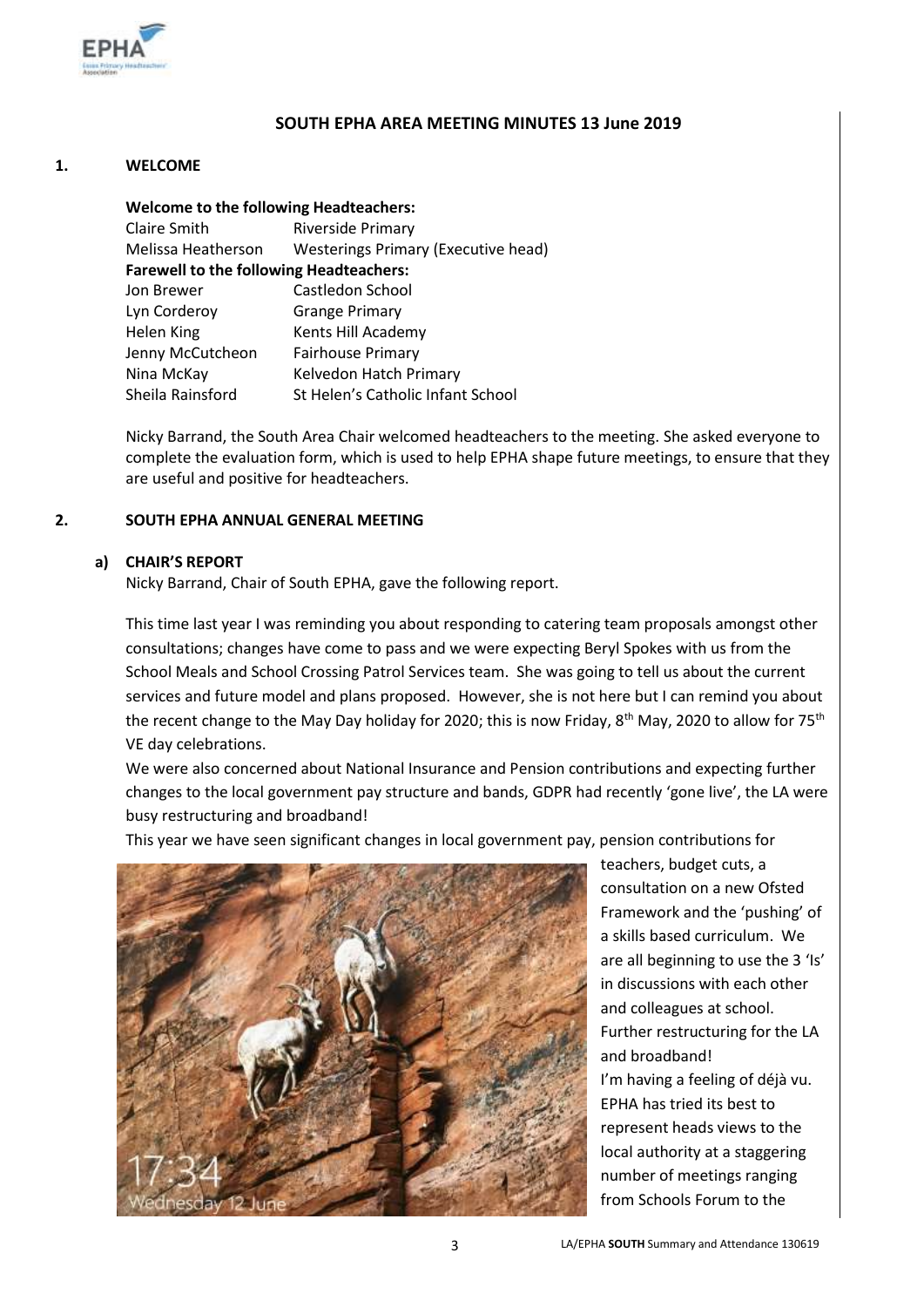

Broadband subgroup. Your Executive members give their time, energy and passion to ensure that your views are heard at the highest levels. Please ensure that you continue to share your concerns and thoughts with them so that we can continue to do this. I would like to invite the Executive members to stand up and for you to applaud them for their work this year.

I would also like to take this opportunity to thank Pam for her tireless work on all our behalves. The workload in organising just the Deputy Head and Headteacher Conferences each year is staggering and the quality of these events matches something on a national scale. I am in awe of her for the hours she spends in, sometimes pointless meetings, minute taking, providing baked goods and generally throwing common sense on some of the more bizarre suggestions. As Nick (NE Chair) has coined, she is the 'Google' of Essex and your termly Headteacher briefings are a lifeline for most heads. EPHA would be lost without you. Thank you!

### **As to the coming year …**

Challenged budgets - definitely Staffing difficulties – (recruitment, retention, quality) - definitely A new Education Secretary - possibly Broadband – finding a new supplier – highly likely Brexit – at least we haven't been blamed for that … yet, unless you know better.

### **Finally,**

I'd like to thank you all for the job you do. I know that we all chose to do it but with the goal posts constantly being moved it can all sometimes get too much. We are each here for one another. Our strength is in numbers.

We need a lot more people to hear our voices and to realise that we are not prepared to keep on 'making do and mend' and in fact that there comes a point when you can't patch a hole, paper over the cracks, cone off that damaged area of building or playground anymore. We care deeply for our children, families and staff but we also need to ensure that we seek better conditions for leadership in school. I love this job!

The pleasure in seeing a great lesson, the light bulb moments with children, true awe, the development of an NQT into a middle leader, senior leader but my time is often consumed with funding, finances, building problems, flooding toilets and the livestock problems of my school which this year has included the fox who has the best attendance of all and refuses to be caught or trapped. A lone voice is hard to hear, our combined voices are much louder and stronger!

Watch out for your colleagues, be open when times are tough and ask for support. Take time for you, don't feel guilty.

The summer holidays are nearly here; that one where, to the uninitiated, we do no work. Enjoy it! Enjoy time with your family and friends. Enjoy some 'me time'. Thank you.

Harriet Phelps-Knights thanked Nicky for her report and for her contribution and commitment as Chair of South EPHA.

# **b) ELECTION OF OFFICERS AND LOCAL DELIVERY GROUP REPRESENTATIVES**

| <b>Chair</b>      | Nicky Barrand (Cherry Tree Primary) |
|-------------------|-------------------------------------|
| <b>Vice-Chair</b> | Richard Green (Grove Wood Primary)  |
| <b>Treasurer</b>  | vacancy                             |
| <b>Wickford</b>   | Heidi Blakeley (Abacus Primary)     |